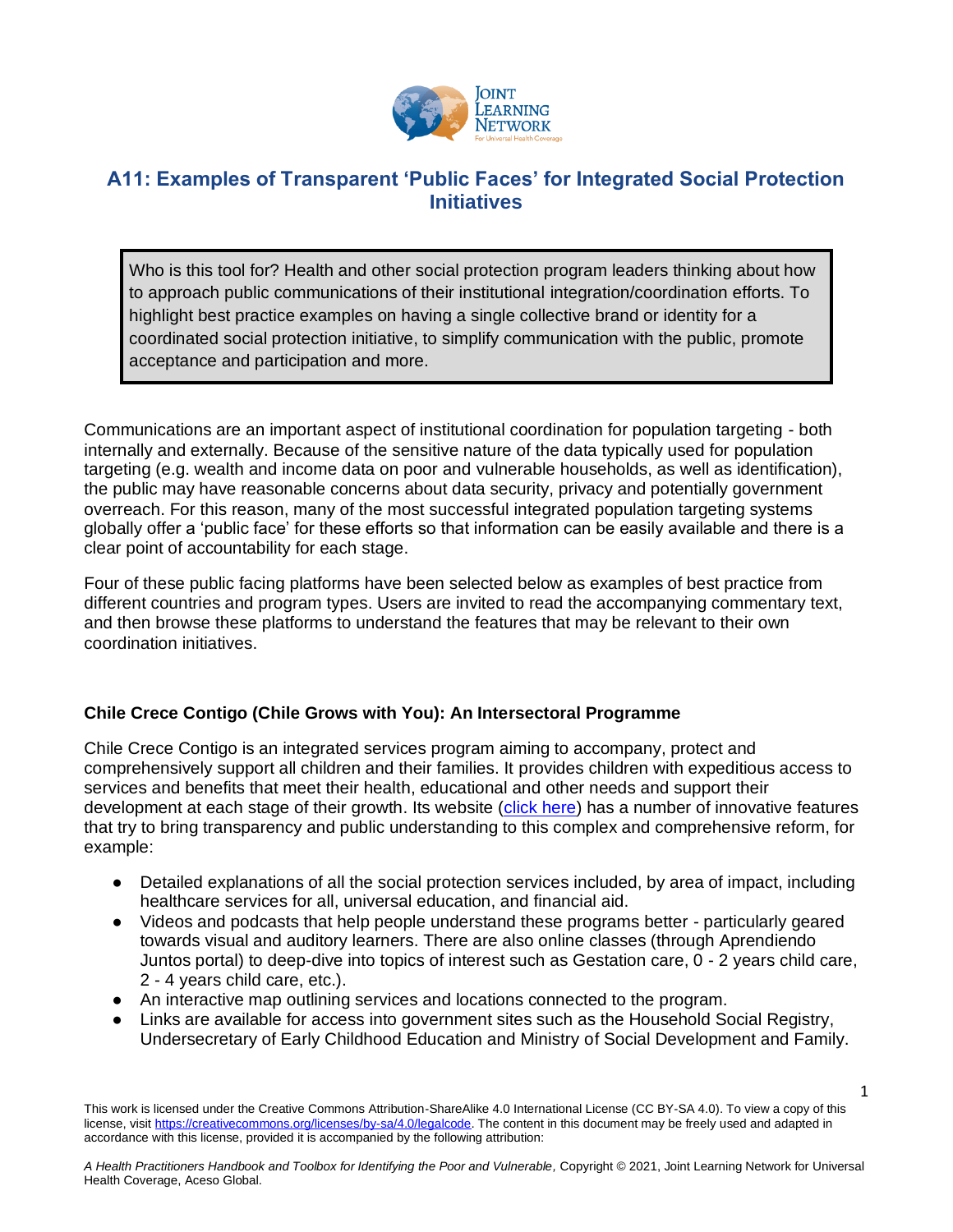

- Available information on how to collect information or benefits based on required services such as personalized health plan, personalized birth care, newborn support program.
- A mobile app (for download) available , which gives individuals access to a personalized portal that lists benefits, vaccination status and useful material based on 'current' age group.

## **Brazil: Bolsa Familia**

The Bolsa Família Program is a Conditional Cash Transfer program created from the merger of four existing programmes, and is the largest user of the national Cadastro Único social registry (see case study in main report). Key features of its public portal [\(click here\)](https://aplicacoes.mds.gov.br/sagirmps/bolsafamilia/) include:

- An easy to access and interactive website outlining background information, benefits, conditions, profiles and real-time data on the program.
- A clear explanation of the conditions that are placed on beneficiaries in order to break the poverty cycle and invest in human capital, e.g. taking children to hospital, school, etc.
- A statement beneficiary rights
- A multilayered and decentralised management system (with diagrams and explanations) showing governance and accountability structure, at municipal and federal levels. This includes contact points in case a beneficiary's rights are not being upheld.
- Main information related to your municipality / region / state this allows for a more personalized connection and understanding for potential beneficiaries.
- Direct link to the SIGPBF log-in site, which stores guidelines and information for municipal managers of Bolsa Família and Cadastro Único, as well as state coordinators. Future plans include gradually expanding this with new modules to support registration management processes, relationships with states and municipalities, social control, benefits and more.

### **Philippines: Listahan**

The Listahanan is a tool developed by the Department of Social Welfare and Development (DSWD) in the Philippines designed to identify poor beneficiaries across the Government of the Philippines' largest social protection programs. It provides a set of scientific criteria for identifying poor families that facilitates the sharing of high-quality data to public and private social protection stakeholders. Its website [\(click here\)](https://listahanan.dswd.gov.ph/) provides beneficiaries:

- Easy access to data from over 545 government agencies (through links on the website).
- Easy to read [Information Kits](https://listahanan.dswd.gov.ph/infokit/) explaining basic features of the Listahanan.
- Active Social Media Links (Facebook) with over 84,000 followers offering real-time updates.
- Transparent dashboard of budgets, mandates and functions, modifications, and procurements.
- A [Youtube channel](https://www.youtube.com/channel/UC_IkSoBriQxmdL0Z7dXFN4A) of explanatory videos, press conferences and more.